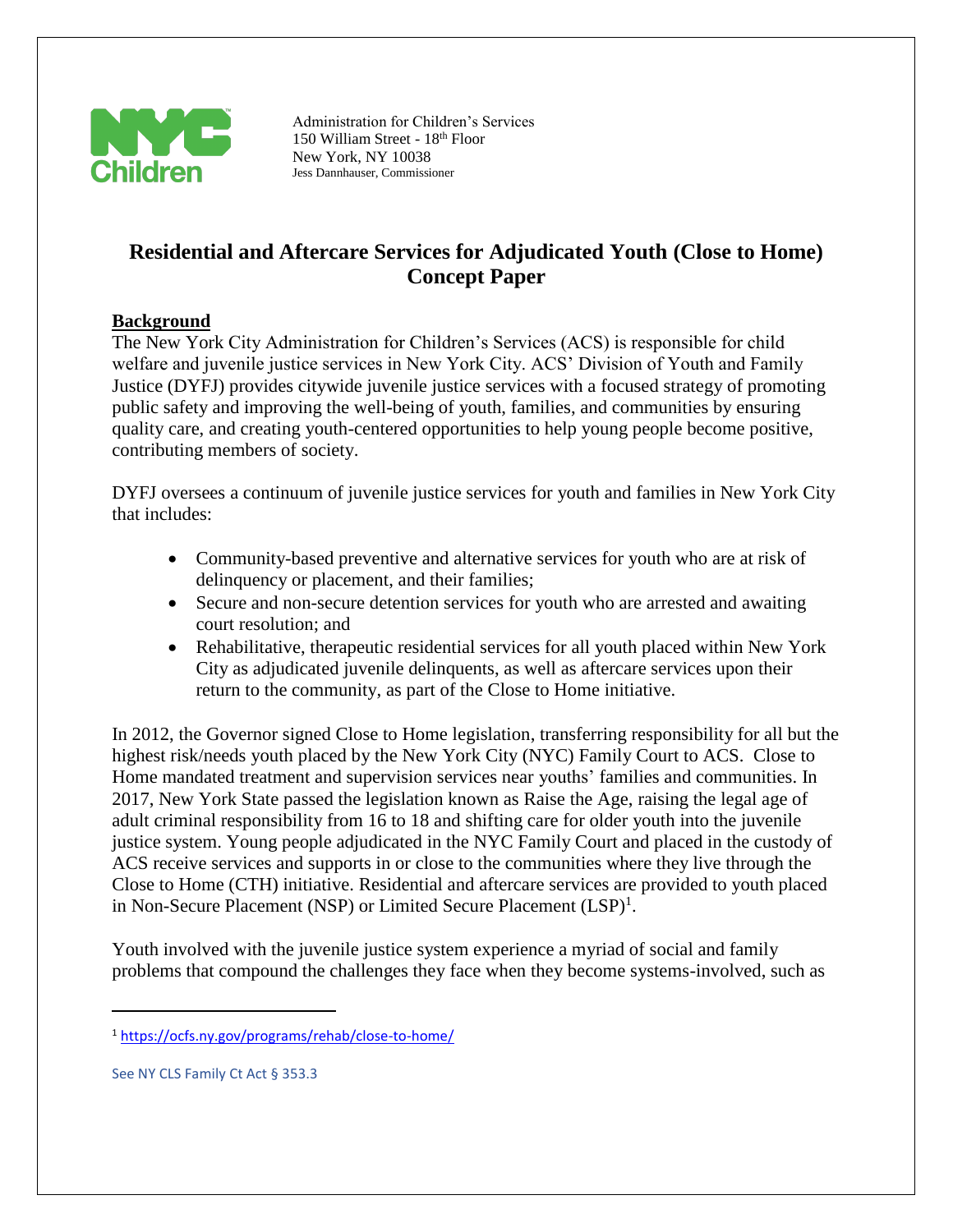unreliable permanency resources, poor family bonds or attachments, disengagement from school or remedial supports, lack of positive peer relations as well as attitude and orientation (e.g., distorted perceptions of criminogenic behavior). Without proper structure, supports, exposure and access to activities and resources that help these young people acquire and develop skills and resources that enable them to address their need, better self-regulate, cultivate and reinforce their interest in learning and employment, they risk deeper involvement in the juvenile and criminal justice system. Close to Home builds on successful New York City and State reforms and best practices from across the country aimed at improving outcomes for young people and their families by strengthening services, resources, and opportunities.

The Close to Home mission is to develop, support, and maintain permanent connections for youth and families while fostering opportunities for youth to be socially connected, feel safe, and develop prosocial skills to change behavior. Family support and contacts are essential to each youth's growth and success.

While developing CTH, ACS engaged national leaders to ensure that evidence-based models, contemporary research findings, and best practices were woven into the program design. All efforts to improve outcomes for youth are grounded in the following principles:

*Public Safety:* Consistent with the Family Court's determination that each youth requires supervision and treatment within the least restrictive setting possible, intensive supervision and monitoring is provided by well-staffed residential and community-based aftercare programs.

*Accountability:* Data are used to drive programmatic decisions and to ensure that CTH is effective, efficient, and responsive.

*Evidence-based/evidence-informed treatment:* CTH operates along a trauma-informed continuum of care that empowers and supports youth by responding to individual treatment needs and skills development with services that have a proven track record of achieving positive outcomes.

*Educational Continuity and Achievement:* Individualized educational services through the NYC Department of Education (DOE) allow youth to earn transferrable academic credits, while assigned Educational Transition Specialists ensure academic continuity upon return to community schools.

*Community Reintegration:* Youth make and maintain connections to positive adults, peers, and community supports embedded in their neighborhoods well past CTH placement.

*Family Engagement and Collaboration:* Family support and contact are essential to each youth's well-being; CTH minimizes dislocation in order to nurture frequent and meaningful opportunities to participate in treatment and engage with families.

*Permanency:* CTH is structured to develop, support, and maintain permanent connections for youth and families.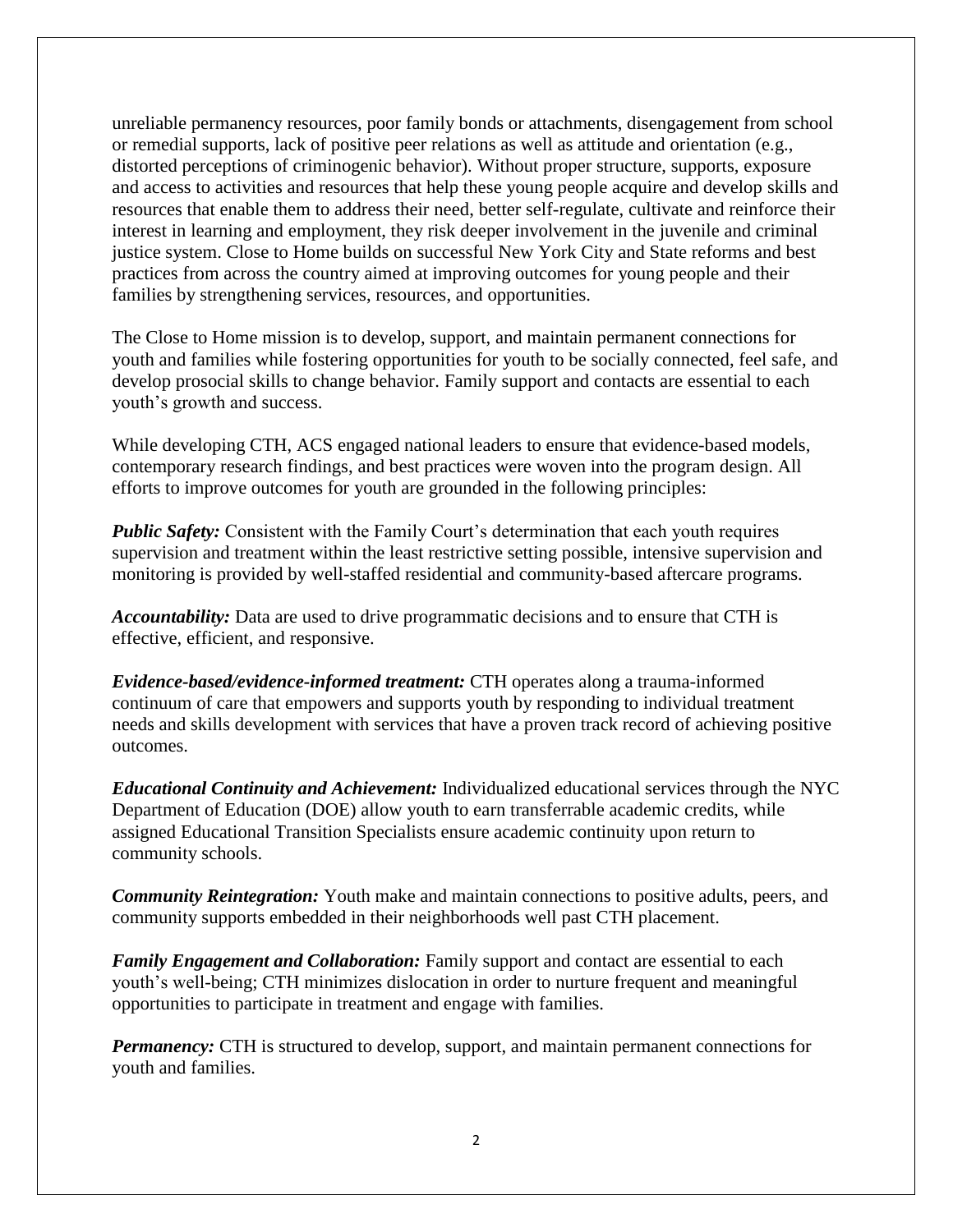#### **Purpose of the Concept Paper**

The purpose of this concept paper is to announce ACS' vision for an upcoming RFP intended to identify qualified contractors to provide both residential and aftercare services to youth who have been adjudicated as juvenile delinquents. Through the RFP, which will be released later in 2022, ACS will seek appropriately qualified contractors/organizations that are skilled and experienced in delivering programs for justice involved youth, achieving DYFJ's desired outcomes to reduce recidivism, reduce or eliminate delinquent behaviors, and support reintegration in their communities. ACS seeks contractors who are committed to treating all youth and families with respect and dignity and who can develop and deliver high-quality services that recognize the diversity of youth and families in terms of race, ethnicity, sexual orientation, gender identity, religion, immigration, and mental health and physical ability. ACS seeks contractors who recognize the impact of social systems, racial disparities, and other forms of discrimination on youth and families, and who deploy strategies that mitigate these inequities.

Each selected provider will manage two components of the CTH program: residential care and aftercare. Residential care is offered in a Non-Secure Placement (NSP) or Limited Secure Placement (LSP) setting. Aftercare is required for both NSP and LSP youth.

*Residential Care:* ACS contracts with not-for-profit providers to operate NSP and LSP group homes in or right outside of the five boroughs of New York City. A key component of the NSP group homes is the lack of secure perimeter hardware such as barbed wire fences. Typically, each residence houses 12 or fewer youth, and is designed to look and feel like a home environment. While in an NSP program, youth attend school taught by DOE teachers in a standalone building or at the NSP home. They also receive medical, dental, mental health, and/or substance abuse services as needed. LSP group homes have more restrictive security features compared to NSP group homes, such as fencing and doors managed by a control room to ensure the safety of residents, program staff, and local communities. Young people who are placed in an LSP setting generally present higher public safety risks compared to those who are placed in an NSP setting. They also receive all of their services directly on-site at the LSP facility.

*Aftercare:* After successfully completing their NSP or LSP residential term, providers transition youth back to the community and provide intensive aftercare support and supervision while the youth is on aftercare status. Aftercare planning begins on the first day of CTH placement, as the same provider is responsible for both residential care and aftercare. Aftercare supervision is essential for a youth's successful reintegration into the community following placement. Services are community based and support the youth's ongoing reintegration into their home community which include, but are not limited to, educational/vocational, behavioral health, positive youth development activities, etc. Aftercare community supervision involves a designated aftercare worker seeing and being in contact with the youth regularly to monitor compliance with conditions of release, the ability to maintain the youth safely in the community, and managing crises at any hour of the day, any day of the week. The aftercare worker engages with the youth during the residential care period and has partnered with the youth and family to plan for the transition to aftercare. These services aim to create smooth transitions from residential settings to community settings. This will allow clear communication among the different agencies and individuals involved in the re-entry process (e.g., residential facility staff, mental/behavioral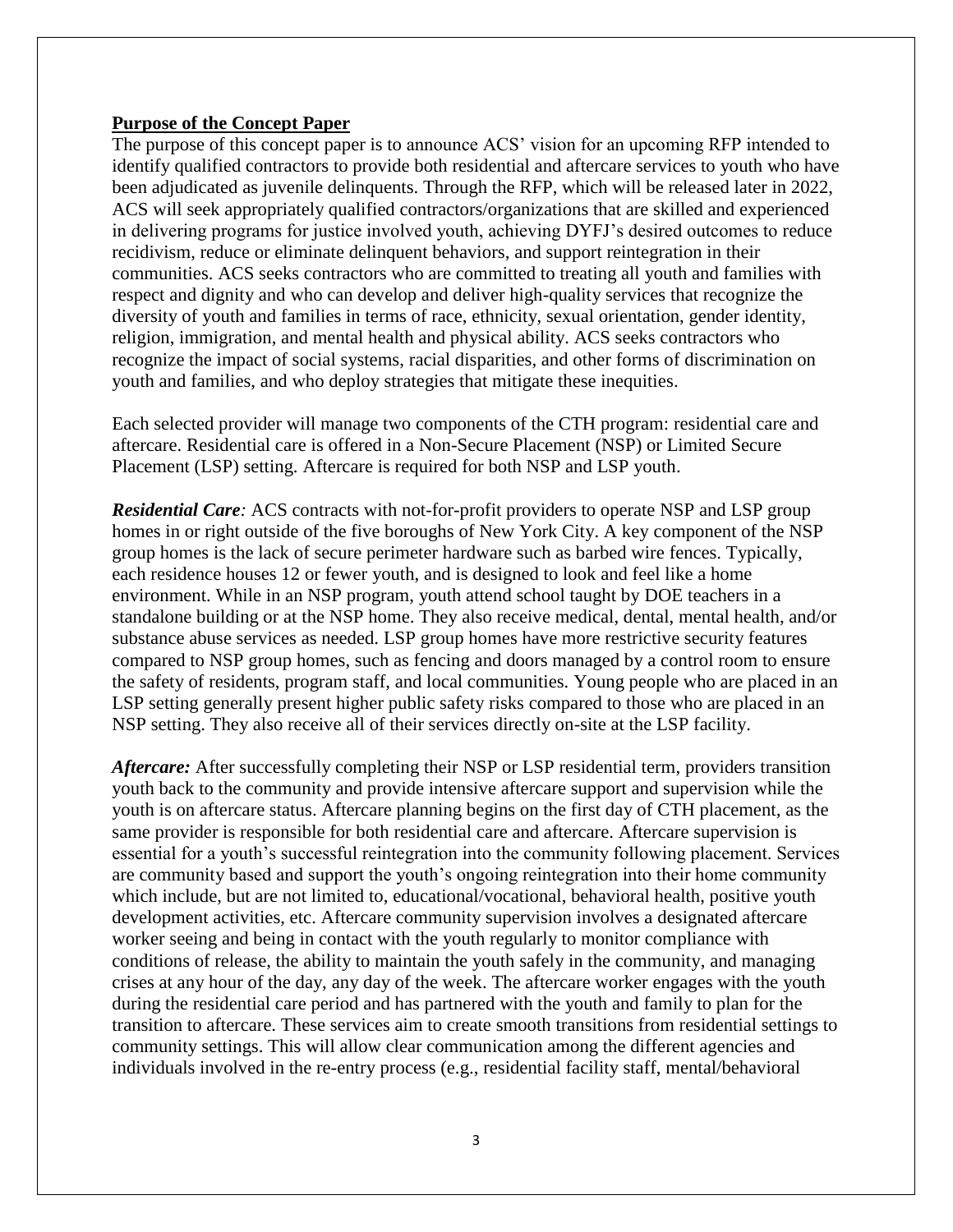health service providers, community-based treatment providers, schools, and family members and other adults who can support returning youth).

ACS welcomes feedback on this Concept Paper from stakeholders.

### **Population(s) to be served**

The target population is youth between the ages of 11-23 who are placed on a juvenile delinquency petition into a Non-Secure Placement (NSP) or Limited Secure Placement (LSP) facility.

ACS anticipates awarding up to 23 contracts for Close to Home residential/aftercare services citywide. Facilities should be located in or in close proximity to the New York City communities in which the youth and families live, so that family and family resources can easily travel to participate in youth treatment. The expectation is that the agencies awarded the contracts will be able to provide services regardless of which borough or surrounding counties the youth and family resides.

| <b>Service</b>         | <b>Location of</b><br><b>Facility</b> | <b>Number</b><br>of Youth | <b>Anticipated Number of</b><br><b>Contracts (Capacity of</b> | <b>Available Funds</b><br><b>Annually</b> |
|------------------------|---------------------------------------|---------------------------|---------------------------------------------------------------|-------------------------------------------|
|                        |                                       | to be                     | Homes)                                                        |                                           |
|                        |                                       | <b>Served</b>             |                                                               |                                           |
| Female NSP             | <b>Bronx</b>                          | 8                         | 1                                                             | \$2,805,000                               |
|                        | Queens                                | 8                         |                                                               | \$2,805,000                               |
|                        | <b>Brooklyn</b>                       | 8                         | 1                                                             | \$2,805,000                               |
| Male NSP               | <b>Bronx</b>                          | 32                        | 4 (8 youth in each                                            | \$11,220,000                              |
|                        |                                       |                           | home)                                                         |                                           |
|                        | <b>Brooklyn</b>                       | 32                        | 4 (8 youth in each                                            | \$11,220,000                              |
|                        |                                       |                           | home)                                                         |                                           |
|                        | Queens                                | 32                        | 4 (8 youth in each                                            | \$11,220,000                              |
|                        |                                       |                           | home)                                                         |                                           |
|                        | Manhattan                             | 8                         |                                                               | \$2,805,000                               |
| Male NSP               | NYC or                                | 6                         | 1                                                             | \$2,915,000                               |
| Problematic            | surrounding                           |                           |                                                               |                                           |
| <b>Sexual Behavior</b> | area                                  |                           |                                                               |                                           |
| (PSB)                  |                                       |                           |                                                               |                                           |
| Male NSP               | NYC or                                | 6                         | $\mathbf{1}$                                                  | \$2,915,000                               |
| Intellectual and       | surrounding                           |                           |                                                               |                                           |
| Developmental          | area                                  |                           |                                                               |                                           |
| <b>Disabilities</b>    |                                       |                           |                                                               |                                           |
| (IDD)                  |                                       |                           |                                                               |                                           |
| <b>Female LSP</b>      | NYC or                                | 6                         | $\mathbf{1}$                                                  | \$2,915,000                               |
|                        | surrounding                           |                           |                                                               |                                           |
|                        | area                                  |                           |                                                               |                                           |
| Male LSP               | <b>Bronx</b>                          | 6                         | $\mathbf{1}$                                                  | \$2,915,000                               |
|                        | <b>Brooklyn</b>                       | 6                         | 1                                                             | \$2,915,000                               |
|                        | Queens                                | 6                         | $\mathbf{1}$                                                  | \$2,915,000                               |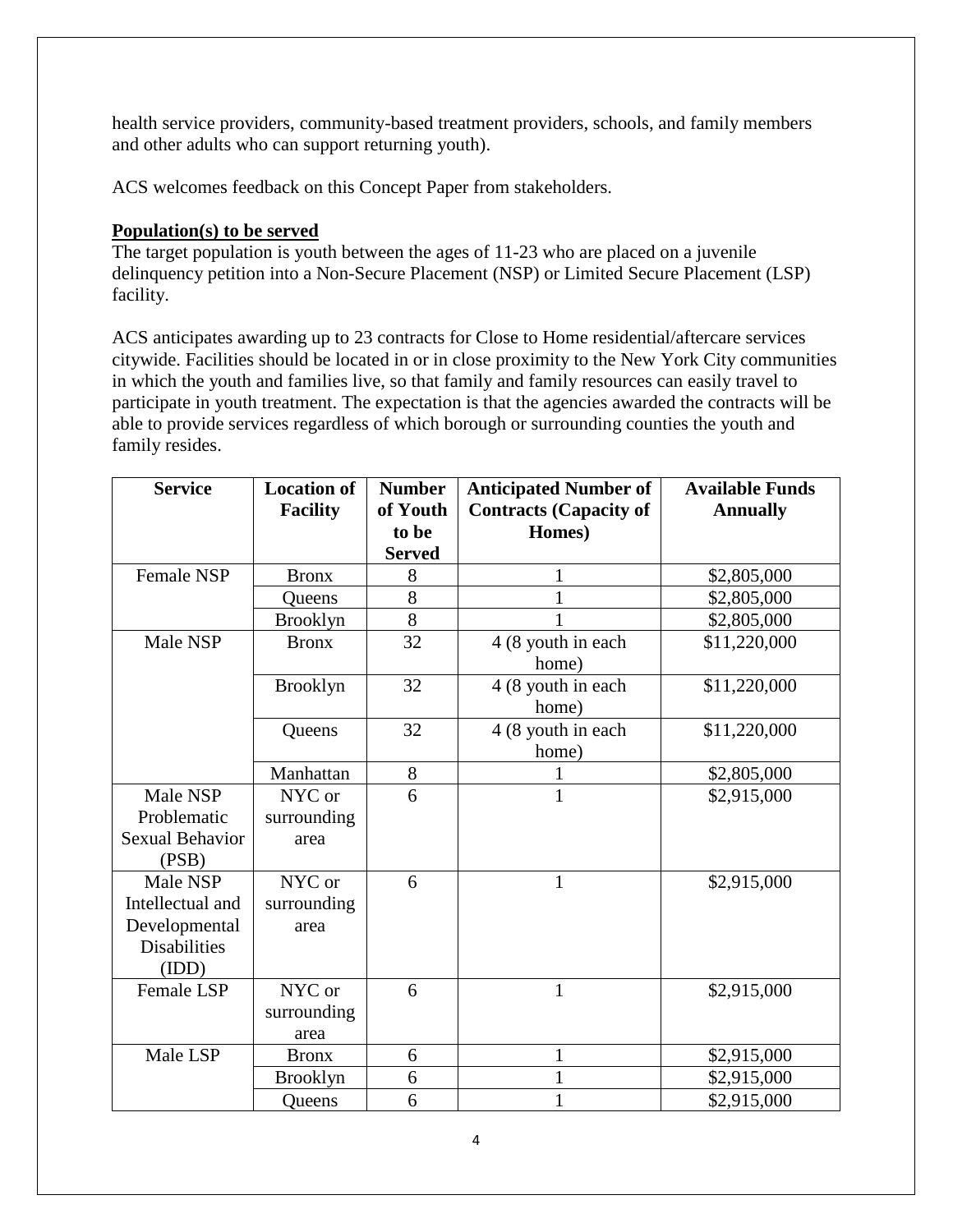| Transitional                     | NYC or |  | \$2,805,000 |
|----------------------------------|--------|--|-------------|
| Residential Care   surrounding ' |        |  |             |
|                                  | area   |  |             |

# **Goals and Objectives of the RFP**

ACS's goals and objectives for this RFP are to provide a continuum of evidence-based or proven interventions for youth 11-23 years old who have been adjudicated juvenile delinquent by the family court. CTH strives to improves outcomes for youth by achieving the following goals:

- Prevent further involvement in the juvenile/criminal justice system.
- Afford youth the opportunity to experience innovative and research-based programming that includes therapeutic services, safe and secure custodial care, responsive health and behavioral health care, supportive reentry services, and opportunities for educational achievement.
- Reduce/eliminate criminogenic behaviors.
- Promote positive behaviors, healthy relationships, and problem-solving skills that allow youth to remain in the community safely.
- Support families in problem-solving and conflict resolution in order to avoid future involvement with the court system.
- Connect youth and families to viable and sustainable community supports.
- Promote successful school completion and vocational options for youth.

## **Proposed Program Approach**

While ACS is not requiring a specific approach, we are seeking contractors who will provide continuity of services throughout the youth's placement in CTH; provide case planning services from the date the youth is placed with their agency and aftercare until the end of disposition; and work with ACS to determine the types and anticipated duration of services. Although the length of stay for an individual youth may differ depending on their behavior and other factors, all young people placed with CTH (regardless of classification or docket length) will have a presumptive length of stay of six months in residential care and a presumptive length of stay of an additional six months on aftercare. A determination of longer (or shorter) length of stay will be on a case-by-case basis, in collaboration with ACS. Contractors must maintain a noreject/eject policy for referrals of youth during the term of contract award; and recognize that the flow of intakes may vary from month to month but will be based on the population of youth adjudicated in the NYC Family Courts and placed in CTH.

## **I. Residential Care**

**a. General Residential Care.** While a youth is in residential care, ACS envisions shortterm treatment and stabilization focused on reducing criminogenic behaviors. In addition, all agencies contracting with CTH will have the necessary capacity to effectively serve children with a range of needs, including youth who have substance misuse challenges, severe emotional or behavioral problems. This is a change from existing contracting practice in which only some agencies had the capacity and expertise to serve these specialized populations.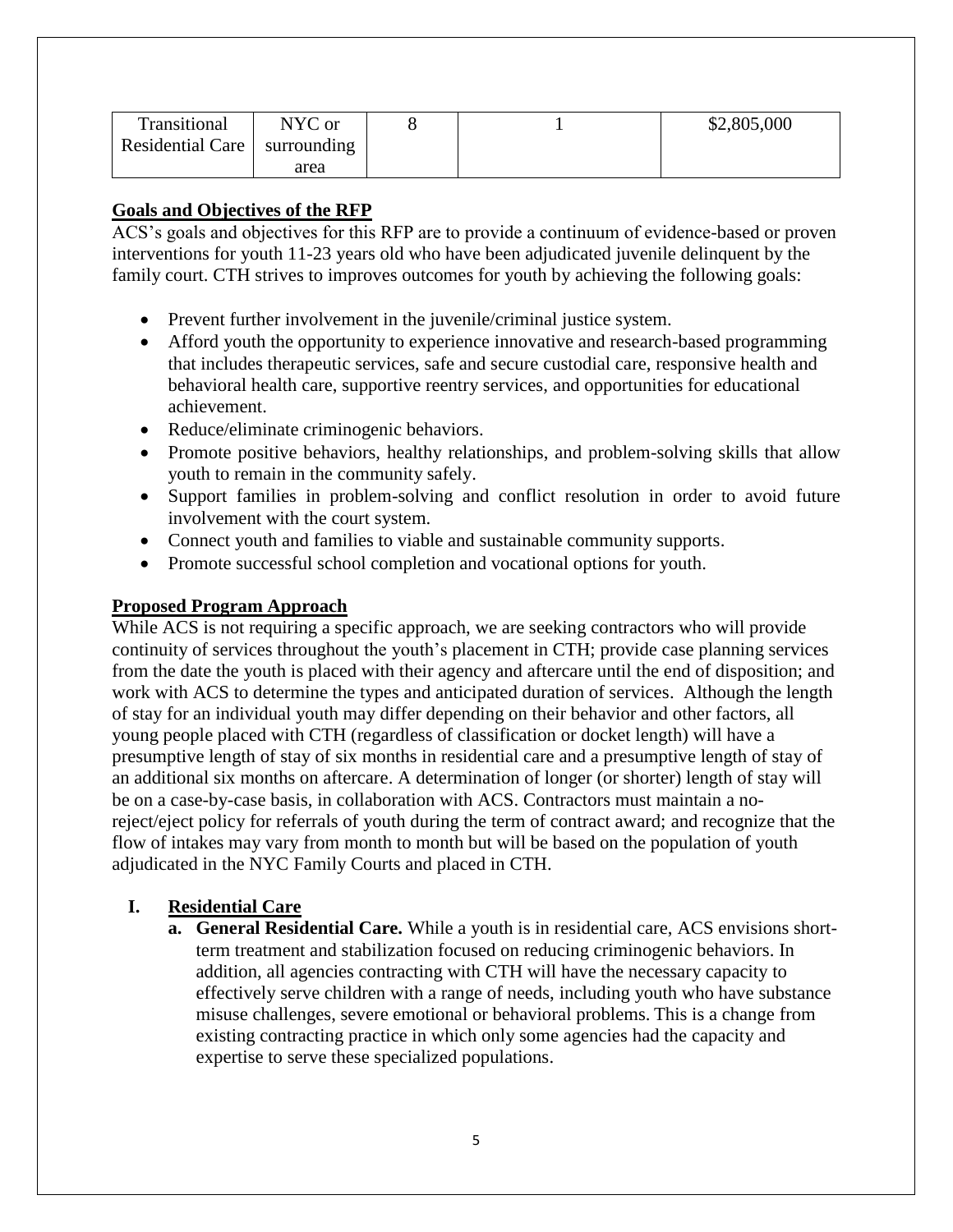#### **b. Specialized Programs:**

ACS is maintaining two specialized programs for youth with Intellectual and Developmental Disabilities and youth who exhibit Problematic Sexual Behaviors.

#### **i. Youth with Intellectual and Developmental Disabilities (I/DD).**

Youth placed in I/DD settings should receive all the support, treatment, and understanding necessary to meet their broad range of physical, emotional, and developmental needs, in a manner that maximizes their chances for reintegration and success in the community. Youth with such diagnoses require a highly structured, closely supervised therapeutic environment and a program that helps to empower them to achieve their highest potential. Providers serving the I/DD population must ensure that all staff receive training on I/DD and are capable of supporting this population.

#### **ii. Problematic Sexual Behavior (PSB).**

PSB treatment is effective in reducing deviant sexual interest and/or inappropriate behaviors, justice involvement, and non-specific mental health disorder symptoms as well as improving social connectedness, educational achievement, and family cohesion. Through PSB specialized services, the youth will learn impulse control; guidelines for appropriate sexual behavior; how to respect privacy and understand boundaries; and how to improve/increase their self-esteem. The youth will be held accountable for their actions and learn to fundamentally change their harmful behaviors.

Youth that present with PSB should be treated with evidence-based models such as Multi-Systemic Therapy Problem Sexual Behaviors (MST-PSB) for justiceinvolved youth.<sup>2</sup> PSB treatment incorporates intensive family therapy, individual therapy, parent training, cognitive-behavioral therapy, skills building, and interventions in school and other community-based systems.

#### **c. Transitional Residential Care (TRC):**

ACS is seeking to establish a short-term (six to twelve months) transitional residential program for males who are preparing to leave CTH facilities and/or the child welfare system without a permanent living arrangement. On a case-by-case basis, consideration will be offered to youth needing placement during or beyond their dispositional order. Youth entering a TRC will be provided with supports which encourage personal growth, development, and empowerment to make mature and healthy decisions. TRC will also offer youth case management, educational/ vocational services and will help them connect with a variety of community resources to enhance their co-designed personal development plan. TRC will support the goal of serving youth in the least restrictive, most home-like setting possible. TRC will serve youth age 17-23 who have demonstrated readiness for independent living and

<sup>2</sup> <https://www.mstservices.com/>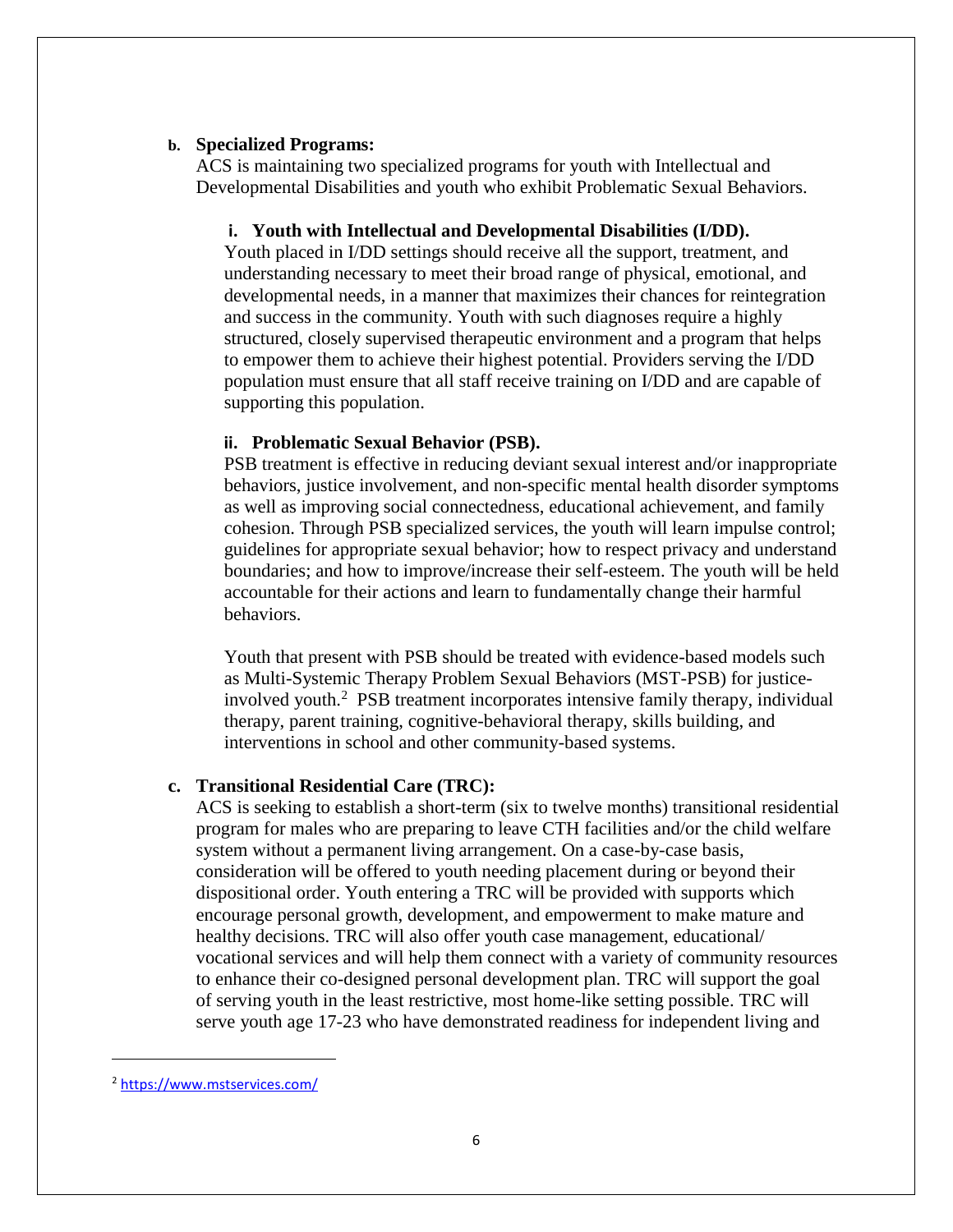who can function independently in the community, but do not yet have a clear and committed permanency resource. Since the implementation of Raise the Age, CTH has seen an increase in older youth. The TRCs would be beneficial in serving this population. ACS is particularly interested in input from external stakeholders on models of transitional residential care.

### **II. Aftercare Services**

As stated previously, aftercare development begins once a youth is placed in a residential setting. The aftercare team will participate in treatment team and planning conferences from day one. Providers will facilitate transitions from residential settings to community settings, with clear communication among the different agencies and individuals involved in the re-entry process (e.g., residential facility staff, mental/behavioral health service providers, and other community-based treatment providers, schools, and family members and other adults who can support returning youth). Providers will use best efforts to provide continuity and consistency for youth throughout the placement and aftercare process.

To support this vision, ACS is seeking to incorporate the following components into programs:

Case Planning: ACS utilizes the Youth Level of Service/Case Management Index (YLS/CMI)<sup>3</sup>, which is a structured assessment instrument designed to facilitate the effective intervention and rehabilitation of youth who have committed criminal offenses. Case planners will ensure that youth and family are provided with services that are tailored to best address the family's strengths and needs. They will be required to incorporate the Risk Need Responsivity (RNR) framework in all case planning activity. Plans should match the level of service to the youth's risk to re-offend, assessing criminogenic needs and targeting them in treatment. Intervention and behavioral treatment should be tailored to each youth's learning style, motivation, abilities, and his/her strengths.<sup>4</sup> Family members and youth should be included in treatment planning. They should participate in identifying expected outcomes and setting timelines to achieve the plan.

*Assessment and Treatment Planning*: Providers will design a model of integrated practice with a special emphasis on coordinating treatment plans between provider staff (including on-site clinical staff) and other community service providers. The treatment will include a full range of health, mental health services, and appropriate recreational activities. Providers will also utilize and complete the YLS/CMI to inform the development of individualized treatment plans that address the criminogenic areas. All youth must be assessed for past and present trauma.

*Evidence-based/Promising Practice/Innovative Model:* Providers will implement program models that have been proven to be successful in working with youth in juvenile residential and aftercare settings. These models should be guided by an overall treatment philosophy, restorative

<sup>3</sup> Case Planning Handbook- YLS/CMI Version 2015.

<sup>4</sup> <https://www.publicsafety.gc.ca/cnt/rsrcs/pblctns/rsk-nd-rspnsvty/index-en.aspx>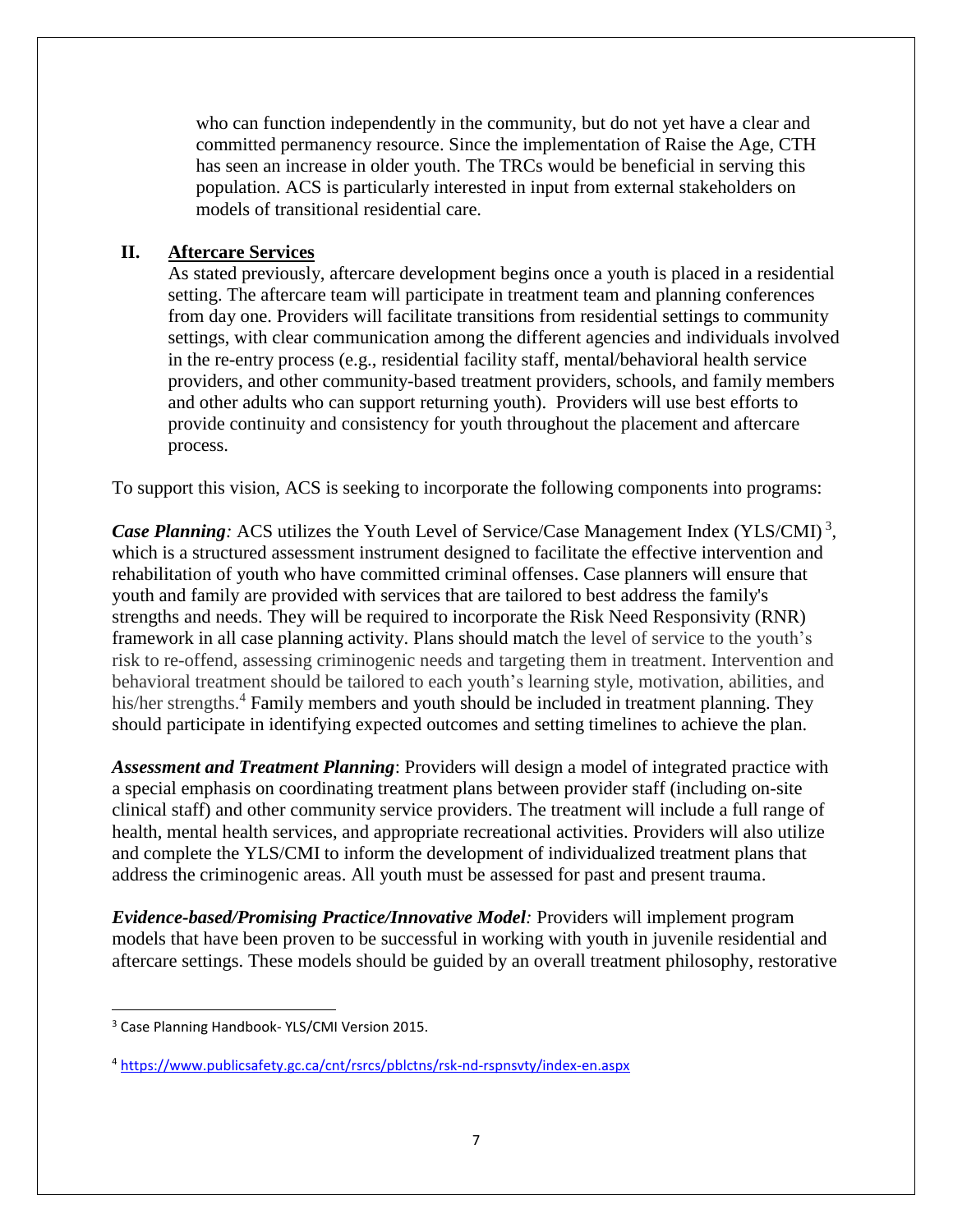justice approach, may rely on a theory of change, and generally involve a "package" of case management, psychosocial, and educational elements. All services should be rooted in evidencebased, promising/innovated and best practices that effectively meet the needs of the youth and families that are placed in residential care and aftercare.<sup>5</sup>

*Permanency Planning and Family Engagement***:** ACS understands that families have complex needs and dynamics; we also know that youth have a better opportunity of becoming successful when they are with their families. Therefore, the expectation is that all reasonable efforts will be made to preserve and reunify a youth with his/her caregiver prior to being released to the community. Providers will work with youth and families to facilitate reunification. Parents should be engaged throughout the planning process and provided necessary services and supports that will facilitate safe and timely reintegration to families and communities.

ACS envisions a strong linkage to aftercare services for youth leaving residential settings. Agencies should utilize a Family Finding model<sup>6</sup> to ensure that family resources have been exhausted. ACS is also requesting that all programs be staffed with resource specialists. Resource specialists will assist families with practical needs such as housing, budgeting, job attainment, prosocial recreational activities, school adjustments, and most importantly, generalizing all the skills and progress the youth made in placement within the home. Resource specialists will partner with the agency's case planner and serve as a liaison between program staff and youth's caretaker.

*Incentives:* ACS seeks agencies to use incentives to increase youth and family participation in treatment. Incentives can be tangible or intangible rewards used to motivate a youth or a family. Family participation in treatment team meetings, family therapy, school meetings, family day, medical/mental appointments, etc. are examples of areas that could qualify as incentive-based interventions. ACS encourages agencies to use incentives broadly and creatively to maximize outcomes for youth and families, while reserving the right to approve new uses.

*Social Justice:* Placement and aftercare services will provide a high quality of service and care that is inclusive of, but not limited to, the history; traditions; values; family systems; race and ethnicity; immigration and refugee status; religion and spirituality; sexual orientation; gender identity or expression; social class; and mental or physical abilities of client populations. Providers will be aware of the impact of social systems, policies, practices, and programs on multicultural client populations, advocating for, with, and on behalf of multicultural clients. Services will recognize and work to redress the historical legacy of current racial inequities that results in differences in application of practices, policies, and experiences of families. Services will examine factors that drive these differences among children and families involved in juvenile justice and deploy strategies to correct them.

*Medical and Mental Health Services:* Residential care staff will provide comprehensive medical care to youth including the identification and treatment of emergency and/or serious acute health and mental health conditions. Providers will be responsible for the interim management and

 $\overline{a}$ <sup>5</sup> <https://www.blueprintsprograms.org/>

<sup>6</sup> <https://www.familyfinding.org/core-concepts> overview.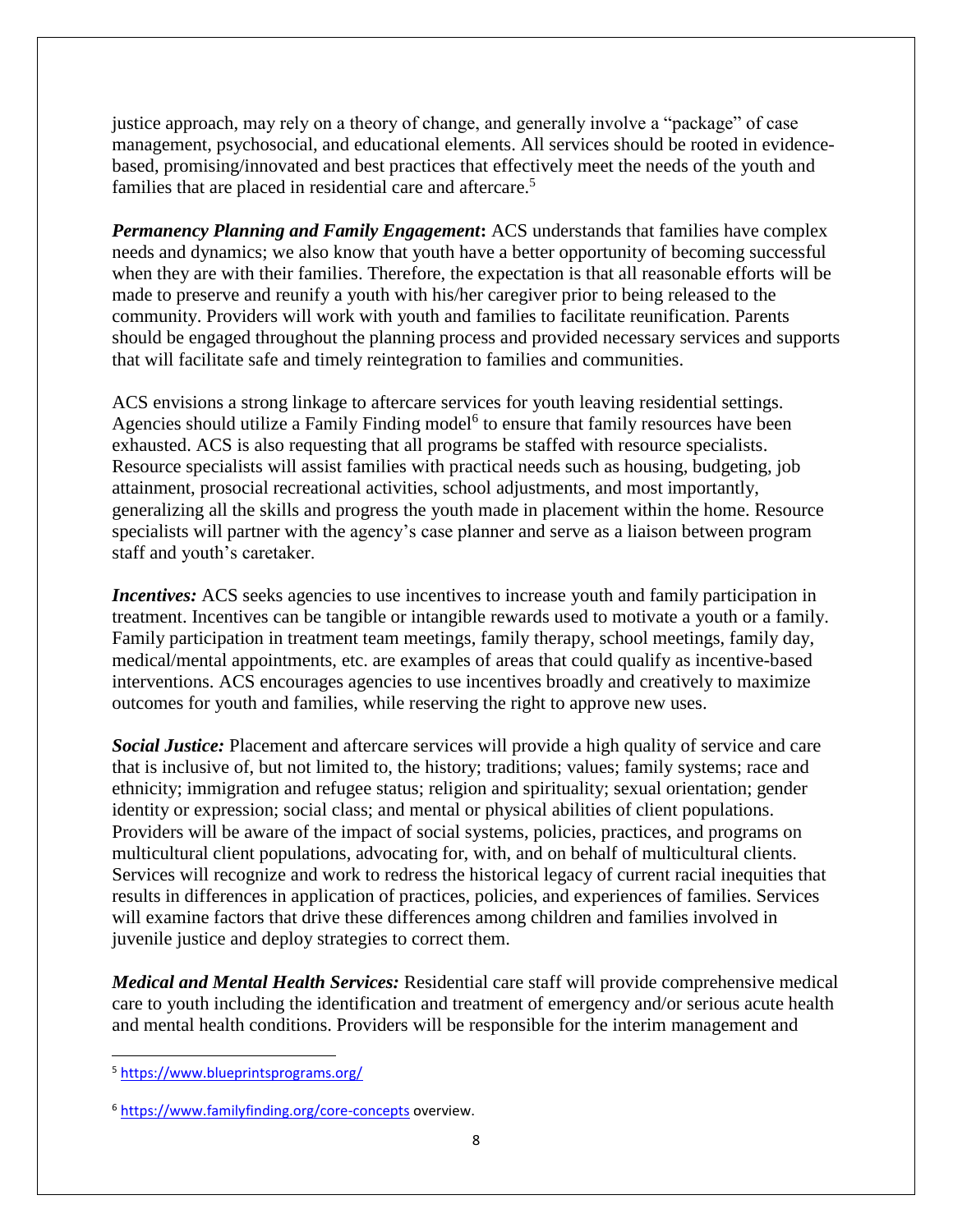treatment of chronic/serious health and mental health conditions and ensure that a medical professional is always on-call and available for consultation by telephone.

As part of the overall assessment process, staff will review and incorporate into the youth's juvenile justice service plan all information available from youth's time in detention and from other sources (e.g., probation, providers, prior placement, parents and foster parents, etc.). Agencies will complete an initial review of all existing documentation (e.g., assessments, recommendations, safety plans, and medications, etc.). This should include history of problematic substance use, trauma exposure, depression, commercial sexual exploitation, medical, dental, psycho-social, and YLS information immediately and no later than 24 hours after the youth's admission to the facility. Additionally, providers will obtain any clarification or additional information needed of existing documentation.

*Family First Prevention Act*: CTH will need to offer all youth in care a minimum of six months of aftercare services. The Family First Prevention Services Act (FFPSA) allows for additional support and services that assist families for children to remain at home, reduce the unnecessary use of congregate care, and build the capacity of communities to support children and families.<sup>7</sup>

*Educational/Vocational:* Providers will partner with youth to develop individualized plans that are informed by and reflect each youth's educational, vocational, career, and social-emotional goals. Providers will staff an educational/vocational specialist that focuses on helping youth learn skills that will help them find and maintain gainful employment and provide them with opportunities to deter them from reoffending.<sup>8</sup> The educational/vocational specialist will be responsible for providing technical assistance and support to case planners by advocating for services available through the NYC Department of Education, assisting youth with the development of educational and vocational plans, and making referrals to appropriate supplemental services, such as ACS' Fair Futures program that provides mentorship, tutoring, and housing supports.

*Youth Voice in Facility Operations:* Providers will establish a formal Youth Council specifically designed to support and empower youth voice in the operations of the facility. The Youth Council will meet regularly to provide input into food, recreation, therapeutic services, milieu, staffing, and other aspects of residential life.

*Transportation:* Providers will provide transportation to families to ensure and encourage visitation and scheduled meetings at the location that youth is placed. They will also transport youth to and from home passes, court appearances, school, and medical appointments.

<sup>7</sup> <https://ocfs.ny.gov/main/sppd/family-first.php>

<sup>8</sup> [https://network.aia.org/blogs/stacey-wiseman/2016/07/22/opportunity-and-engagement-vocational-programs](https://gcc02.safelinks.protection.outlook.com/?url=https%3A%2F%2Fnetwork.aia.org%2Fblogs%2Fstacey-wiseman%2F2016%2F07%2F22%2Fopportunity-and-engagement-vocational-programs-in-juvenile-facilities&data=04%7C01%7CClaudette.Thompson%40acs.nyc.gov%7C8290320a912c40b1e8e108d988de44f0%7C32f56fc75f814e22a95b15da66513bef%7C0%7C0%7C637691310477544989%7CUnknown%7CTWFpbGZsb3d8eyJWIjoiMC4wLjAwMDAiLCJQIjoiV2luMzIiLCJBTiI6Ik1haWwiLCJXVCI6Mn0%3D%7C1000&sdata=LAAaFI%2B2aWGqgsd%2Boxv8LDeQ62mWZW2XRbq%2BPrVb9Es%3D&reserved=0)[in-juvenile-facilities](https://gcc02.safelinks.protection.outlook.com/?url=https%3A%2F%2Fnetwork.aia.org%2Fblogs%2Fstacey-wiseman%2F2016%2F07%2F22%2Fopportunity-and-engagement-vocational-programs-in-juvenile-facilities&data=04%7C01%7CClaudette.Thompson%40acs.nyc.gov%7C8290320a912c40b1e8e108d988de44f0%7C32f56fc75f814e22a95b15da66513bef%7C0%7C0%7C637691310477544989%7CUnknown%7CTWFpbGZsb3d8eyJWIjoiMC4wLjAwMDAiLCJQIjoiV2luMzIiLCJBTiI6Ik1haWwiLCJXVCI6Mn0%3D%7C1000&sdata=LAAaFI%2B2aWGqgsd%2Boxv8LDeQ62mWZW2XRbq%2BPrVb9Es%3D&reserved=0)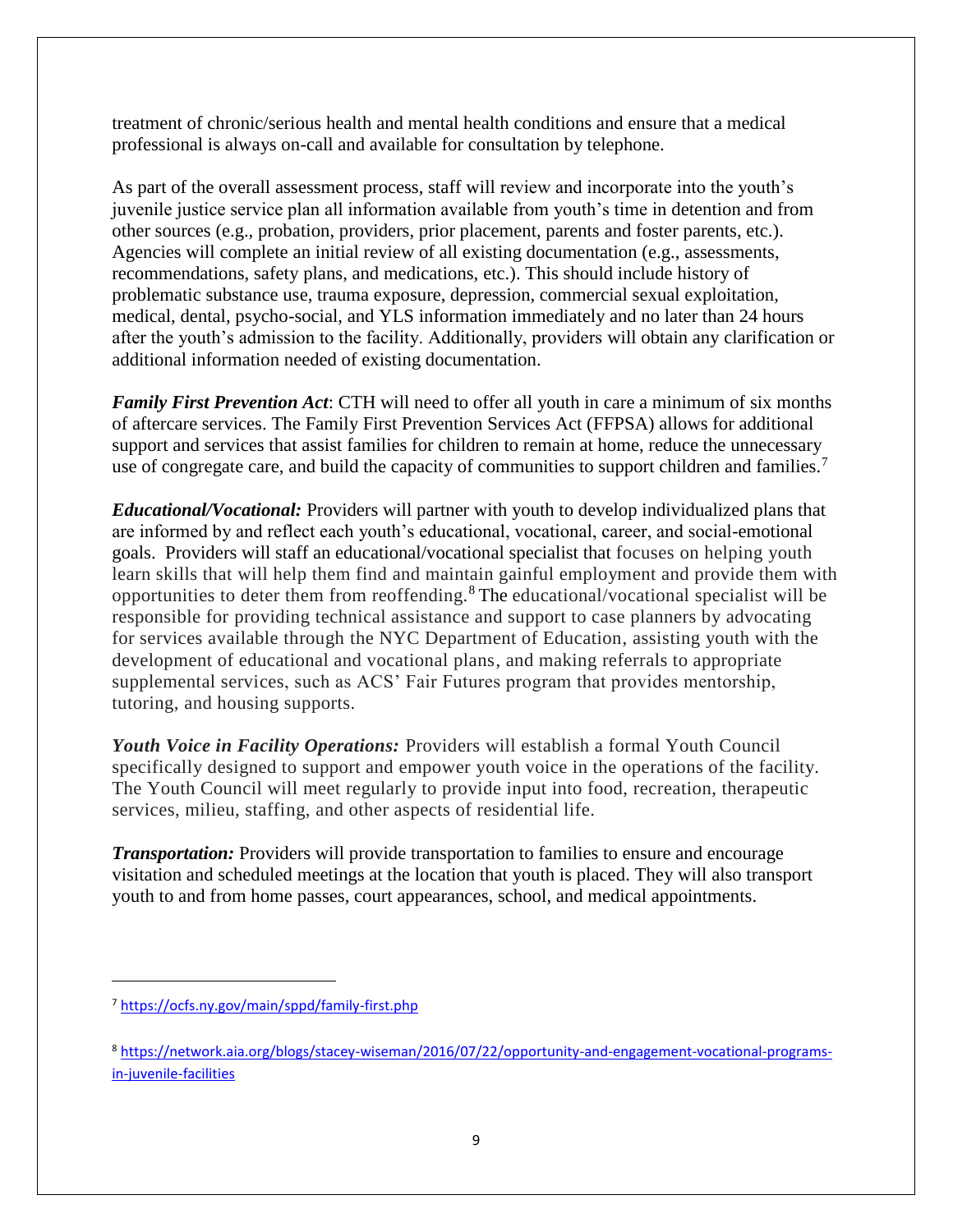*Staffing/Supervision:* Providers will have qualified and trained staff to meet the needs of youth in their programs. Agencies will maintain a level of staffing to manage intake, youth in the facility, aftercare services, etc. Providers will employ and supervise staff who are well-trained and prepared to adhere to ACS child welfare and juvenile justice goals, including assessing the safety of children throughout the life of a case. Direct service staff and supervisors will participate in the ACS-mandated onboarding core training and will also fulfill the annual training requirements outlined in ACS policies, standards, and guidance. Providers will document mandated trainings in staff personnel files and in Cornerstone, the ACS learning management system.

Providers will conduct weekly supervision with all case planning and clinical staff, which must include case-specific support coaching and supervision of casework. This includes progress towards case milestones and completion of required documentation while reinforcing and reminding staff of best practice. Supervisors will have the ability to assess the professional development needs of their staff and provide opportunities for growth. Supervisors will conduct quality assurance case reviews with staff and provide staff with reflective supervisory support and regular performance evaluations.

#### **Contract Management**

Providers will be accountable for programmatic outcomes, fidelity to program models, and compliance with all ACS policies and standards. All adherence and fidelity reports from program models will be submitted and reviewed on a quarterly basis. ACS will engage in consistent monitoring activities and feedback loops to understand provider progress and compliance with programmatic and fiscal contract requirements. Both parties will endeavor to identify and build on what works and share best practices.

ACS currently focuses on the following key metrics to measure performance of CTH: placement stability while in residential care, incident rates including youth-on-youth assaults and altercations, absences without consent (AWOCs) while in residential care, time spent in residential care and aftercare community supervision, revocation rates, and readmission rates. Additional outcomes/outcomes measures are outlined in the ACS Quality Assurance Standards for NSP and LSP.<sup>9</sup>

#### **Technology**

Providers will maintain case and program data in the in the New York State Office of Children and Family Services (OCFS) system of record, CONNECTIONS (CNNX), for all child welfare cases and use the dashboard provided by ACS to monitor staff activities and program performance. Providers will also use the CNNX Placement module to respond to all placement referrals from ACS and work collaboratively with ACS to keep pace with new technological innovations and continuously seek to utilize technology to improve service delivery and access. Providers will maintain adequate case files, fiscal and personnel records, and ensure that staff follow appropriate, confidential record-keeping practices and procedures in a manner which

<sup>9</sup> [CTH QAS](https://gcc02.safelinks.protection.outlook.com/ap/w-59584e83/?url=https%3A%2F%2Fnyco365-my.sharepoint.com%2F%3Aw%3A%2Fg%2Fpersonal%2Fismelda_rosario_acs_nyc_gov%2FEXxzAF4ph5NKqwkFFrd8GLsByzkfUE0osCGKsTFskBpldw%3Fe%3DLrAwA8&data=04%7C01%7CClaudette.Thompson%40acs.nyc.gov%7Cab256fb9759c4095406508d9bfea5bb5%7C32f56fc75f814e22a95b15da66513bef%7C0%7C0%7C637751835535320669%7CUnknown%7CTWFpbGZsb3d8eyJWIjoiMC4wLjAwMDAiLCJQIjoiV2luMzIiLCJBTiI6Ik1haWwiLCJXVCI6Mn0%3D%7C3000&sdata=%2BoYrFD7kfeDU9VAcL2FypZLr6Srma0LOqQ5cXKAy31k%3D&reserved=0)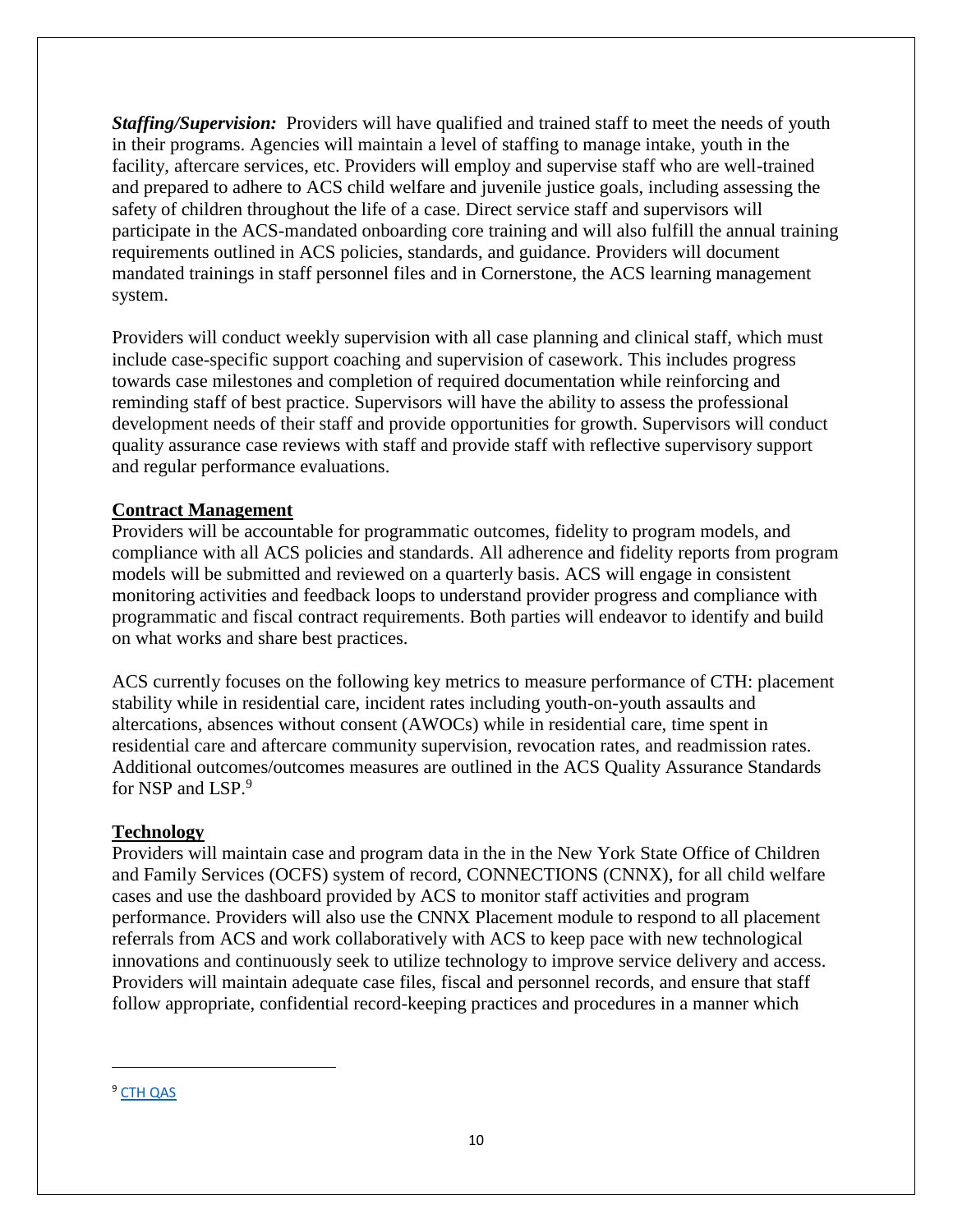adheres to all existing federal, state and city laws, rules and regulations, and is consistent with policies, procedures, and standards promulgated by ACS.

# **Proposed Method of Evaluating Proposals**

Upon receipt, all proposals will be reviewed for responsiveness. Proposals determined by ACS to be non-responsive will be rejected. All responsive proposals will be evaluated pursuant to criteria specified in the forthcoming Request for Proposals. These criteria will include but may not be limited to:

- Proposed program approach.
- Organizational structure and capacity to support quality implementation and sustainability, including past performance in delivering human services, fiscal oversight, and data collection.
- Experience in the juvenile justice, criminal justice, or child welfare systems.
- Evidence of commitment to family/community voice and choice, inclusivity, social justice, and racial equity.
- History of use of evidence-based models and of serving the proposed constituent population/geographic community effectively.

Awards will be made to the highest-ranked proposal(s) within each Competition Pool. If a proposer is eligible for an award in multiple Competition Pools, ACS will determine which Competition Pool the proposer will be recommended for. ACS will make awards starting with the highest-ranked proposer in each Competition Pool and proceed down each list until all service needs are covered. However, ACS reserves the right to skip one or more proposals, or select a partial proposal for award, to ensure that contracts will meet all service needs. ACS also reserves the right to limit the number of boroughs it awards to a proposal that includes multiple boroughs.

# **Proposed Term of Contract**

It is anticipated that the terms of the contracts awarded from this RFP will be from July 1, 2023 to June 30, 2026 with the option to renew for two additional three-year terms. Renewal is subject to availability of funds and evaluation of contractor performance.

## **Total Funding Available/Anticipated Payment Structure**

The total available funding for this program is approximately \$195,525,000 (\$65,175,000 annually). Funding will be divided between Limited Secure Placement and Non-Secure Placement as follows:

| <b>Placements</b>     | <b>Available Annual</b> | <b>Total Available</b> |
|-----------------------|-------------------------|------------------------|
|                       | <b>Funds</b>            | <b>Funding</b>         |
| <b>Limited Secure</b> | \$11,660,000            | \$34,980,000           |
| Placement (LSP)       |                         |                        |
| Non-Secure            | \$50,710,000            | \$152,130,000          |
| Placement (NSP)       |                         |                        |